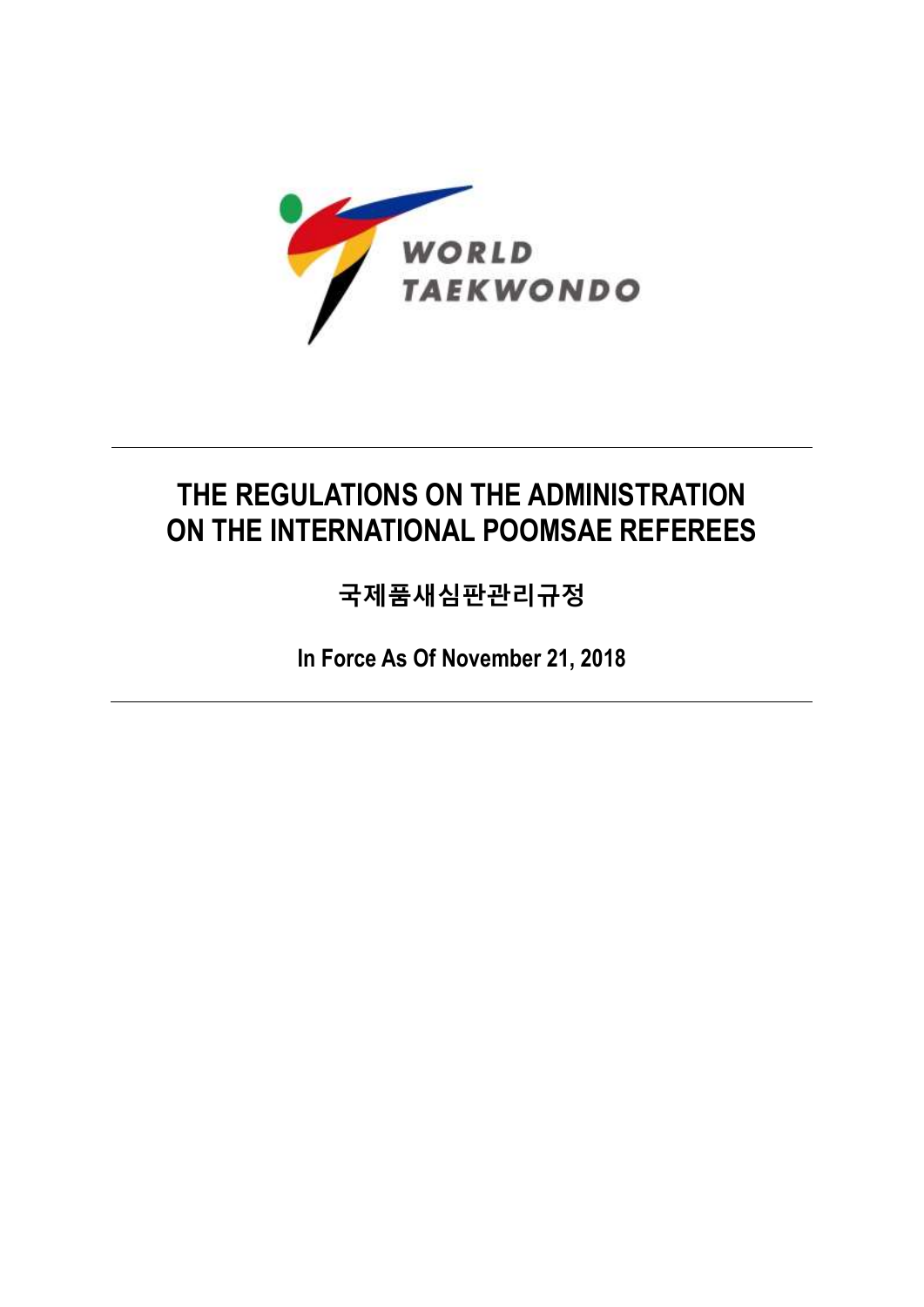Enacted: July 24, 2006

Amended: April 18, 2011

Amended: January 1, 2012

Amended: January 1, 2017

Amended: July 1, 2017

Amended: November 21, 2018

ⓒWorld Taekwondo Federation Seoul, Korea All rights reserved November 2018

Published by the World Taekwondo Federation Printed in Korea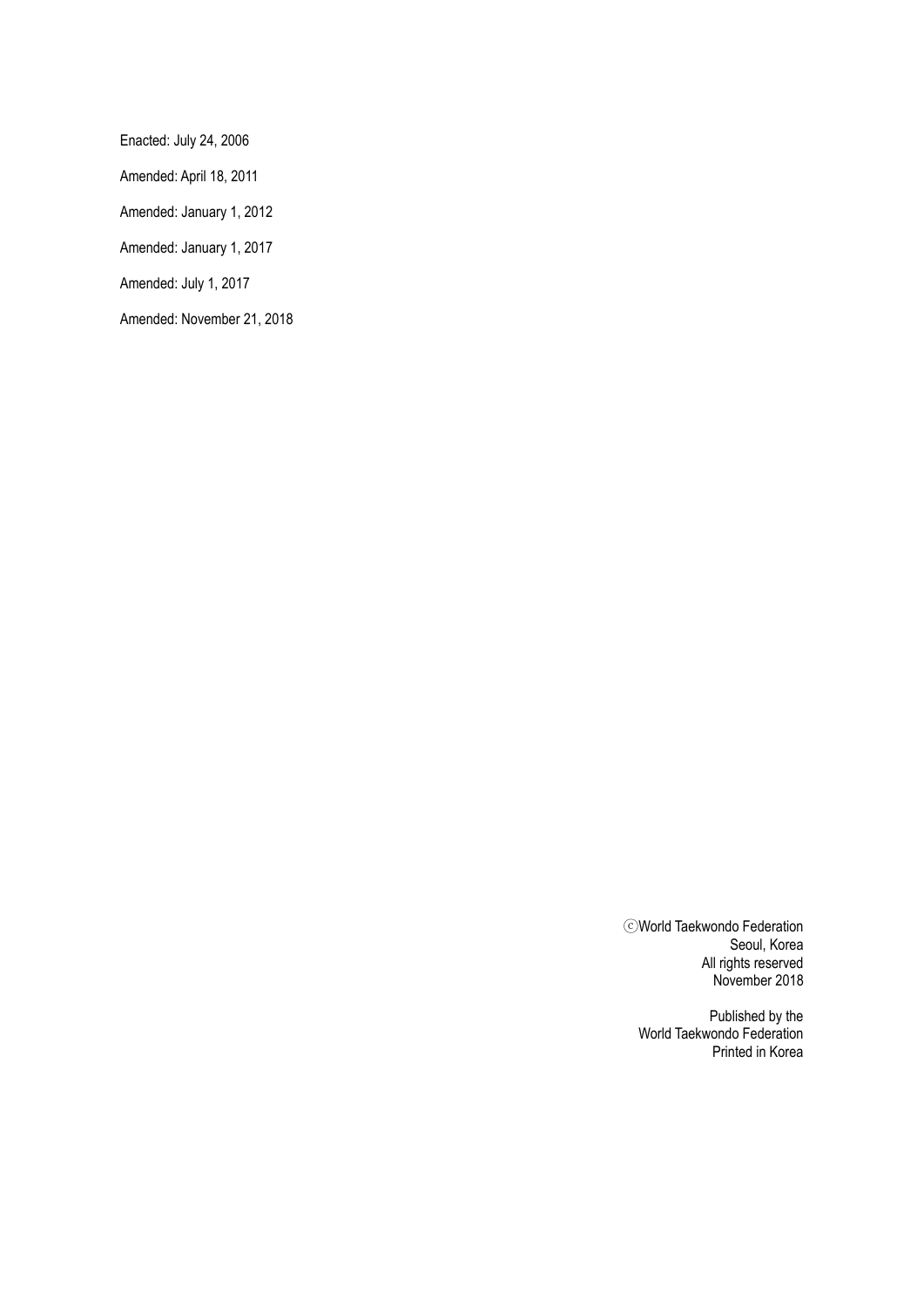| The Regulation on the Administration of the International Poomsae Referees<br><b>Table of Contents</b> |                    |                |
|--------------------------------------------------------------------------------------------------------|--------------------|----------------|
|                                                                                                        |                    |                |
| Article 1. Object                                                                                      | 제1조 목적             | 1              |
| Article 2. Administration                                                                              | 제2조 운영             | $\overline{2}$ |
| Article 3. Qualification                                                                               | 제3조 자격             | 3              |
| Article 4. International Poomsae Referee Seminar                                                       | 제 4 조 강습회          | 4              |
| Article 5. Activation                                                                                  | 제5조 활성화            | 6              |
| Article 6. Referee Uniforms and Shoes                                                                  | 제 6 조심판복 및 신발      | $\overline{7}$ |
| Article 7. Class                                                                                       | 제 7 조 등급           | 8              |
| Article 8. Promotion                                                                                   | 제8조 승급             | 9              |
| Article 9. International Referee Refresher Course                                                      | 제9조 보수교육           | 10             |
| Article 10.Selection and Assignment                                                                    | 제 10 조 선정 및 배정     | 11             |
| Article 11, Annual Fee                                                                                 | 제 11 조 연회비         | 12             |
| Article 12. Validity and suspension of qualification                                                   | 제 12 조 자격의 유효 및 정지 | 13             |
| Article 13. Duty                                                                                       | 제 13 조 의무          | 14             |
| Article 14. Disciplinary measures                                                                      | 제 14 조 징계 조치       | 15             |
| Article 15. Honorary International Poomsae Referee                                                     | 제 15 조 명예품새국제심판    | 16             |
| Article 16. Effectiveness                                                                              | 제 16 조 효력          | 17             |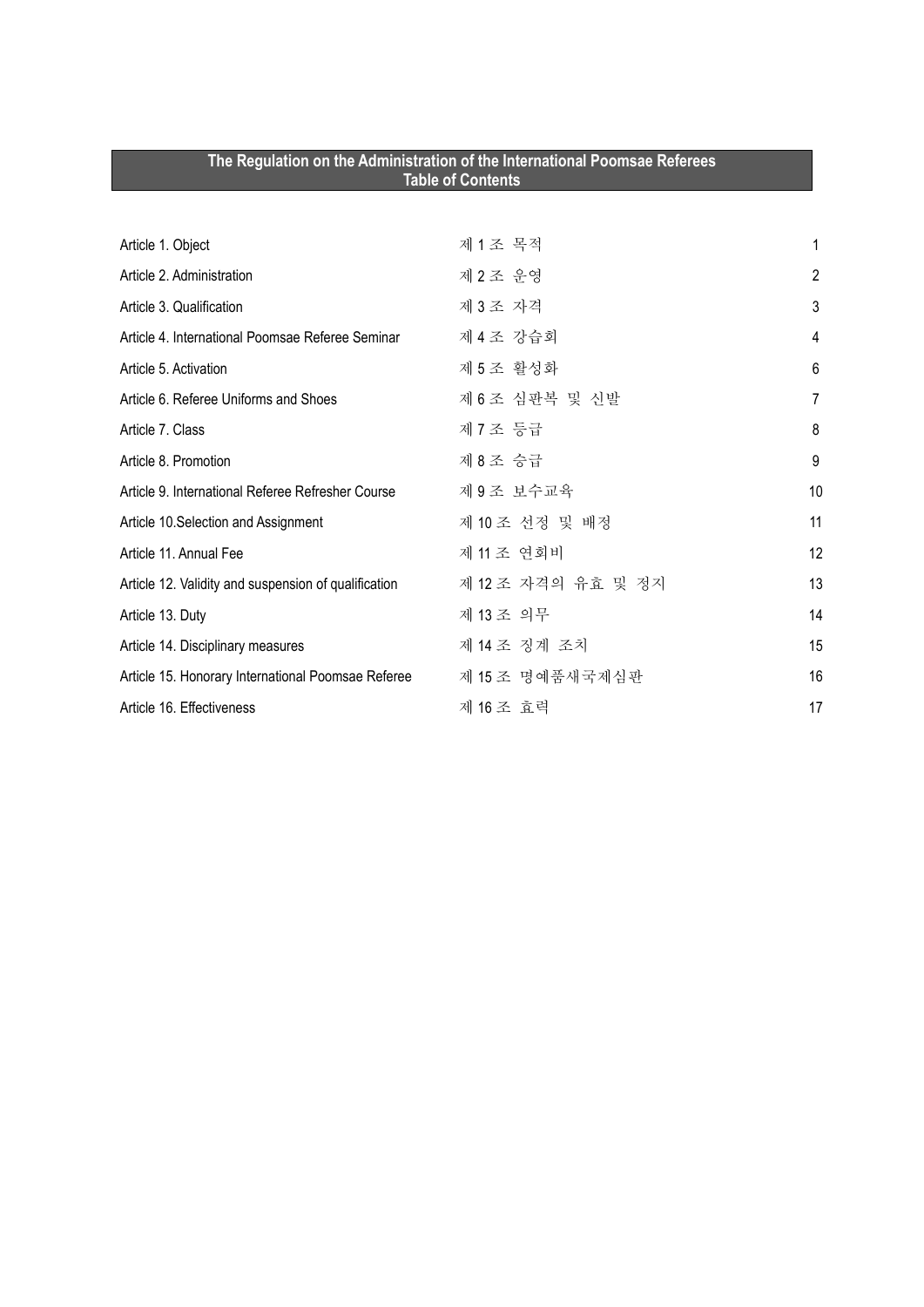### **Article 1 Object** 제1조

These regulations are to efficiently administer International Poomsae Referees of World Taekwondo and shall serve as bylaws of Article 2 of the Rules & Regulations and the Article 20 of the Competition Rules.

본 규정은 세계태권도연맹 규약 제2조 및 경기규칙 제20조의 시행규칙으로서 품새국제심판의 효 율적인 운영관리를 위함이다.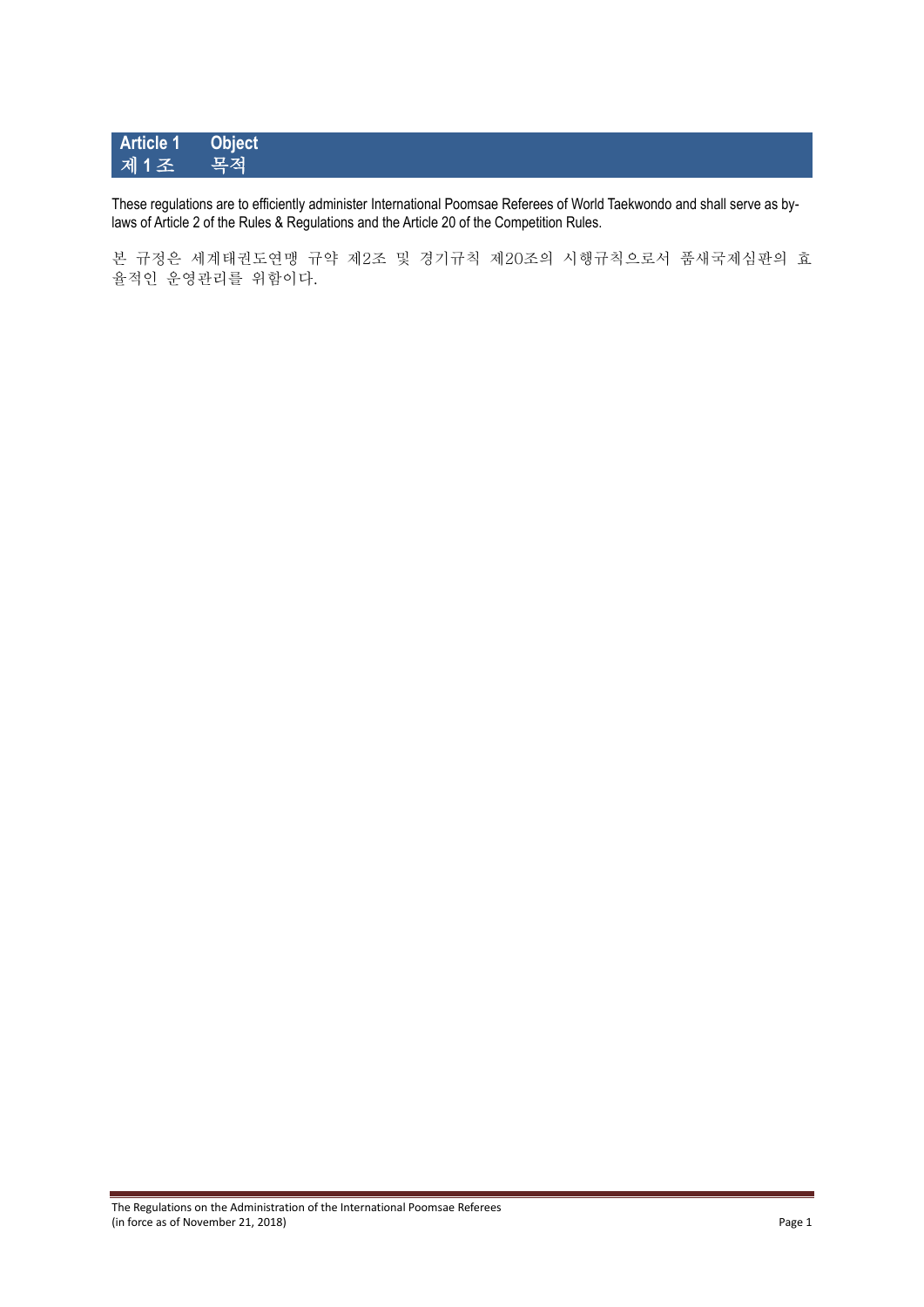# **Article 2 Administration** 제 **2** 조 운영

Administration of IPRs shall fall under the sole jurisdiction of the WT.

품새국제심판에 대한 제반관리는 세계태권도연맹에서 관장한다.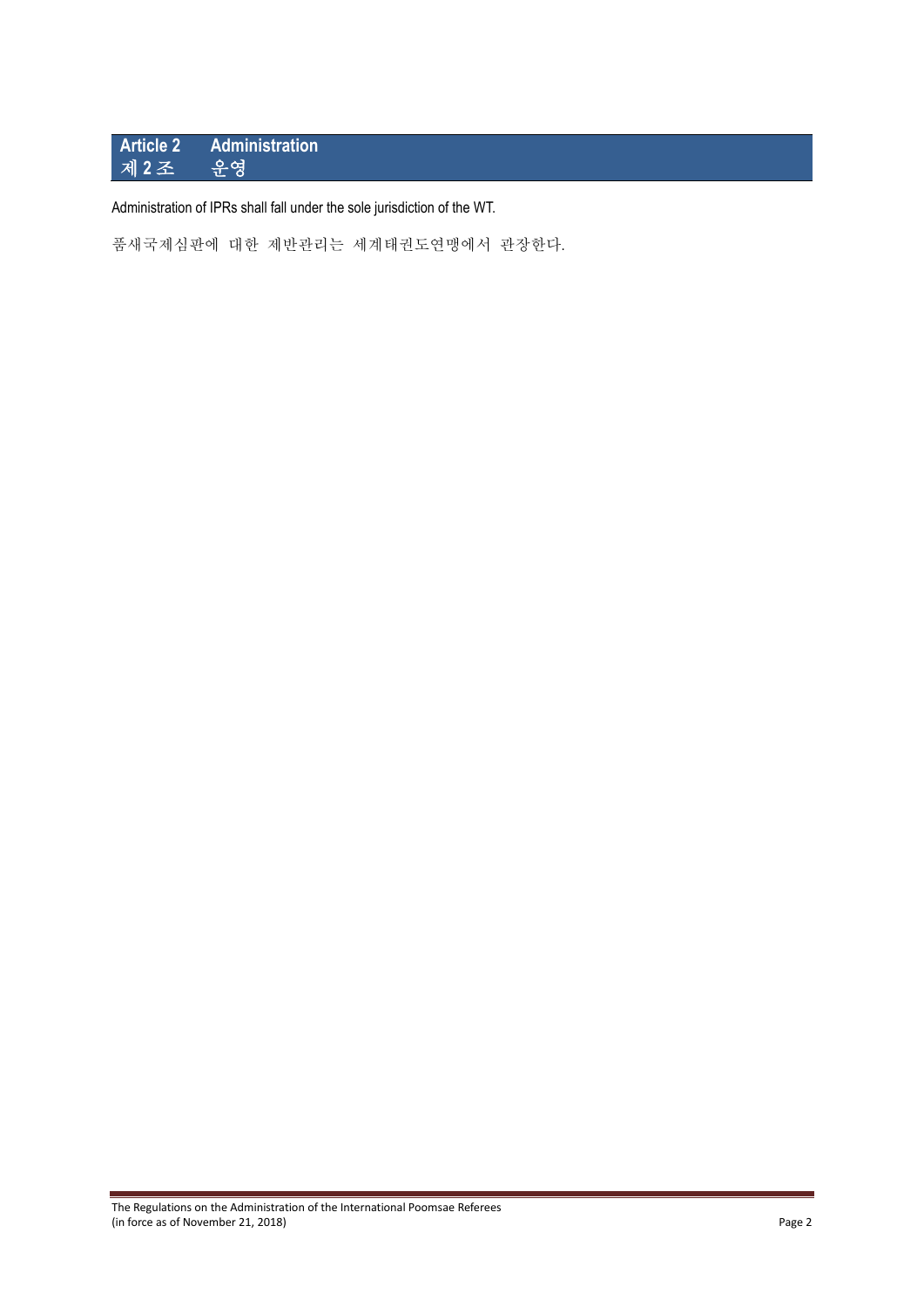#### **Article 3 Qualification** 제 **3** 조 자격

The WT shall grant the qualification of "International Poomsae Referee" to those who have successfully completed the International Poomsae Referee Seminar and who have passed all the prerequisite tests and criteria deemed necessary by the WT.

세계태권도연맹은 당 연맹이 실시하는 품새국제심판 강습회에 참가하여 소정의 시험에 합격한 자에 한해 품새국제심판 자격을 부여한다.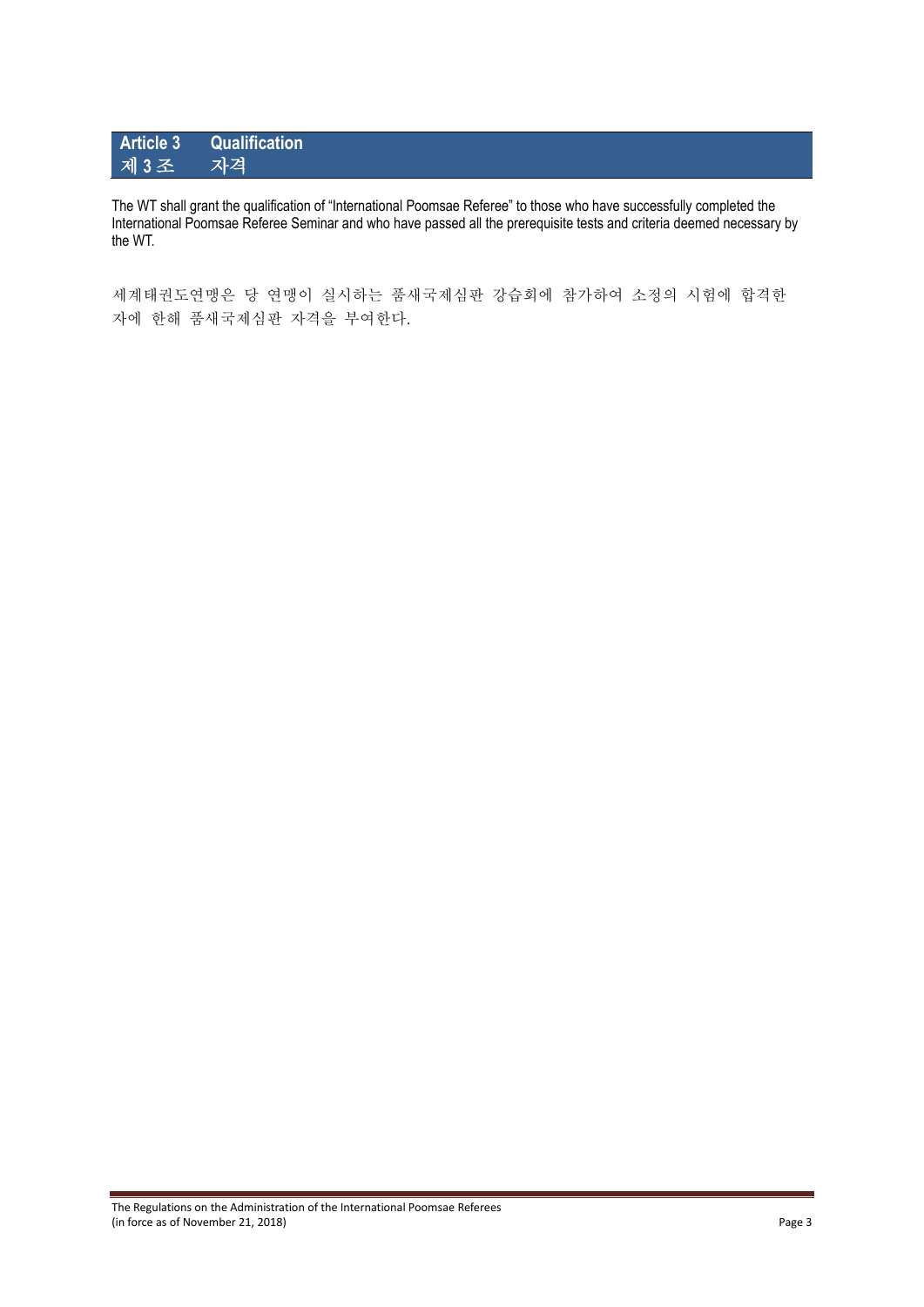#### **Article 4 International Poomsae Referee Seminar** 제 **4** 조 강습회

The IPR Seminar shall be conducted only by the WT, and the outline of the seminar is as follows:

- 1 Qualification for application
	- 1.1 Holder of WT 4<sup>th</sup> Dan or higher / Kukkiwon 4<sup>th</sup> Dan or higher
	- 1.2 Recommended by the pertinent member national association to which the applicant belongs.
	- 1.3 The one of 21 years or older who has no physical defect and chronic disease (The age is calculated based on the year when the International Referee Seminar is held.)
	- 1.4 The one who is able to communicate in spoken and written English
	- 1.5 The WT may limit the number of applicants of International Referee Seminar to balanced fostering of international referees between regions.
	- 1.6 The WT shall waive attendance fee of participants from least developed countries, the list of which is set by the United Nations. This is to seek for balanced fostering of international referees between regions. The list of least developed countries shall be renewed annually in accordance with that of the United Nations.
- 2 General Information
	- 2.1 Attendance fee: Prescribed amount of attendance fee shall be paid by the applicant. However, discount or exemption of attendance fee may be given to attendants from countries included in the list of "Least Developed Countries" designated by the United Nations. WTF shall check and renew the list of these countries every year in early January.
	- 2.2 Round trip airfare and accommodation charges of room and board shall be borne by the participant.
	- 2.3 Curriculum: Status of the WTF, WTF Rules, Poomsae Competition Rules, Poomsae, basic concepts of Poomsae refereeing, basic concepts of Poomsae competition, explanation on the use of the judge's electronic scoring instrument, method of scoring, attitude of International Poomsae Referees, and other theories, etc.
	- 2.4 Total hours for education: 24 hours or more
	- 2.5 Examination: Written examination, Practical(Poomsae) test, Scoring test, physical examination and interview
	- 2.6 Registration Documents
		- International Referee Seminar Application Form
		- One photo: size for passport

#### 3 Examination

The WT shall conduct a prescribed examination at each International Poomsae Referee Seminar and attendants should get an average point of at least 75 out of 100 points in each test to pass the examination. Each Test will have a maximum of 100 points. The points from each test will be combined according to the following weighting; Written (40%), Scoring (40%), and Practical (20%). Notwithstanding the above, if one of the test score is lower than 40%, the attendants will receive fail to achieve the International Poomsae Referee certificate, even if the average point is 75 or above. A written notice on the results of the examination shall be sent to the national association concerned.

4 Re-examination

The one who attended the international Referee Seminar but failed the examination shall be allowed to participate in any other international Referee Seminars without application process and payment of attendance fee but only one time within one year from the date he/she was informed of the failure notice of the first attendance.

(Explanation #1) - Registration Form & One passport-sized photo: to be replaced by the Application Form and the photo submitted to the WT at the time of participation in the International Referee Seminar.

세계태권도연맹만이 품새국제심판 강습회를 개최할 수 있으며, 그 개최요강은 다음과 같다.

1 참가자 자격요건

- 1.1 WT 4단 이상자/ 국기원4단
- 1.2 소속 국가협회장으로부터 추천 받은 자
- 1.3 교육 실시 년도 기준 21세 이상의 신체적 결함과 만성 질병이 없는 자 (국제심판강습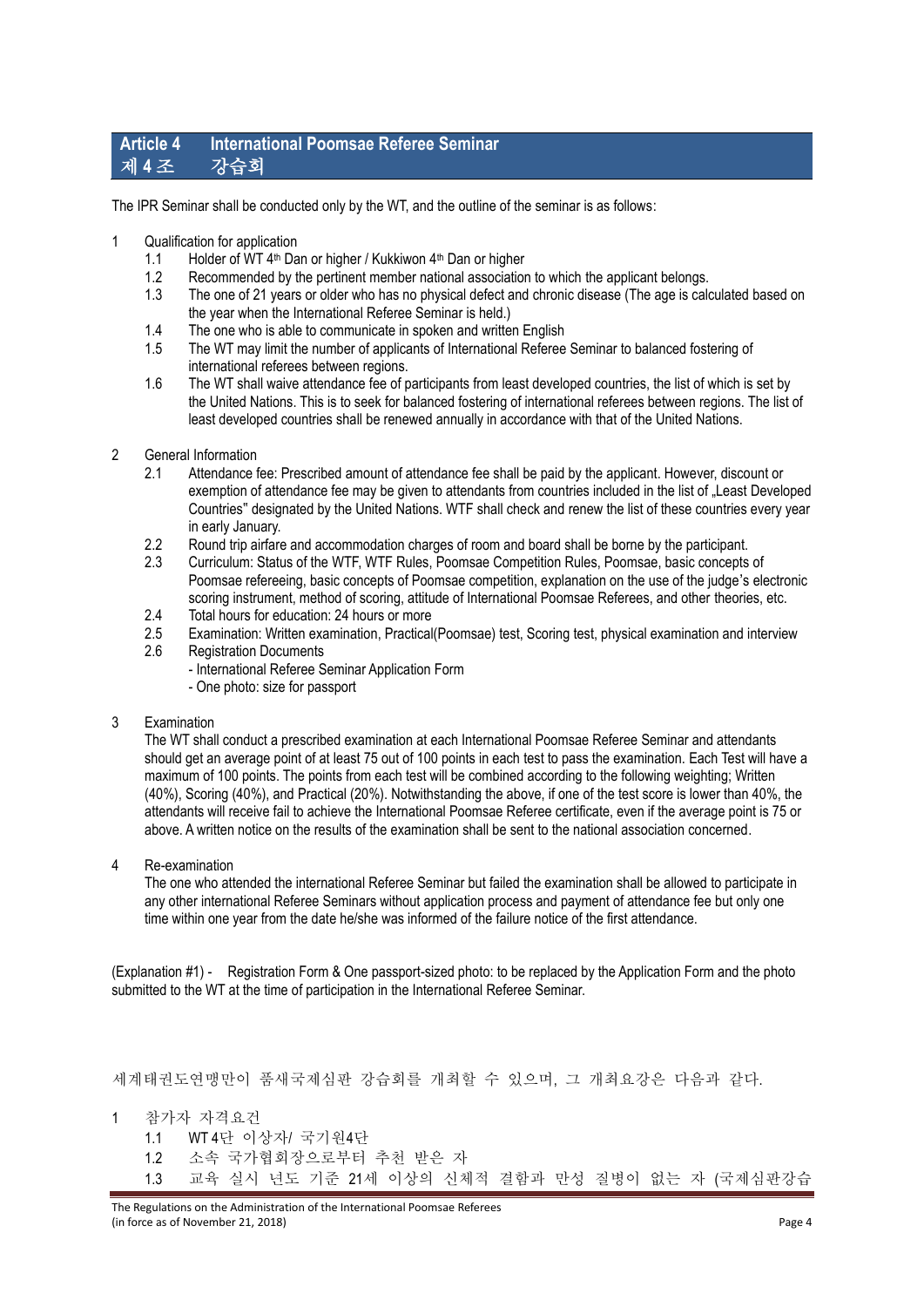회 개최연도 기준으로 연령 산정)

- 1.4 말하기와 쓰기를 영어로 구사할 수 있는 자
- 1.5 세계태권도연맹은 지역간의 균형 있는 국제심판 배출을 위해 신청자 수를 제한 할 수 도 있다.
- 1.6 세계태권도연맹은 지역간의 균형 있는 국제심판 배출을 위해 국제연합이 지정한 저개 발국 신청자의 참가비는 받지 않는다. 저개발국 명단은 국제연합의 기준으로 매년 갱 신 한다.
- 2 일반 사항
	- 2.1 수강료: 소정의 수강료 납부 단, 유엔이 '최저개발국'으로 지정한 국가의 참가자들에 대 해서는 수강료를 인하하거나 면제할 수 있다. 세계태권도연맹은 이들 국가 명단을 매 년 1월초 점검하여 갱신한다.
	- 2.2 왕복 항공료 및 현지 체재비: 참가자 부담
	- 2.3 교육과목: 세계태권도연맹 현황, 규약 및 품새경기규칙, 품새, 품새심판론, 품새경기론, 채점기계 사용법 및 채점법, 품새국제심판의 자세, 기타 품새 이론.
	- 2.4 총 교육 시간: 24시간 이상
	- 2.5 시험: 필기, 실기(품새)시험, 채점기작동요령 시험, 신체검사 및 면접
	- 2.6 등록 서류
		- 국제심판세미나 참가신청서
		- 여권 크기 사진 1매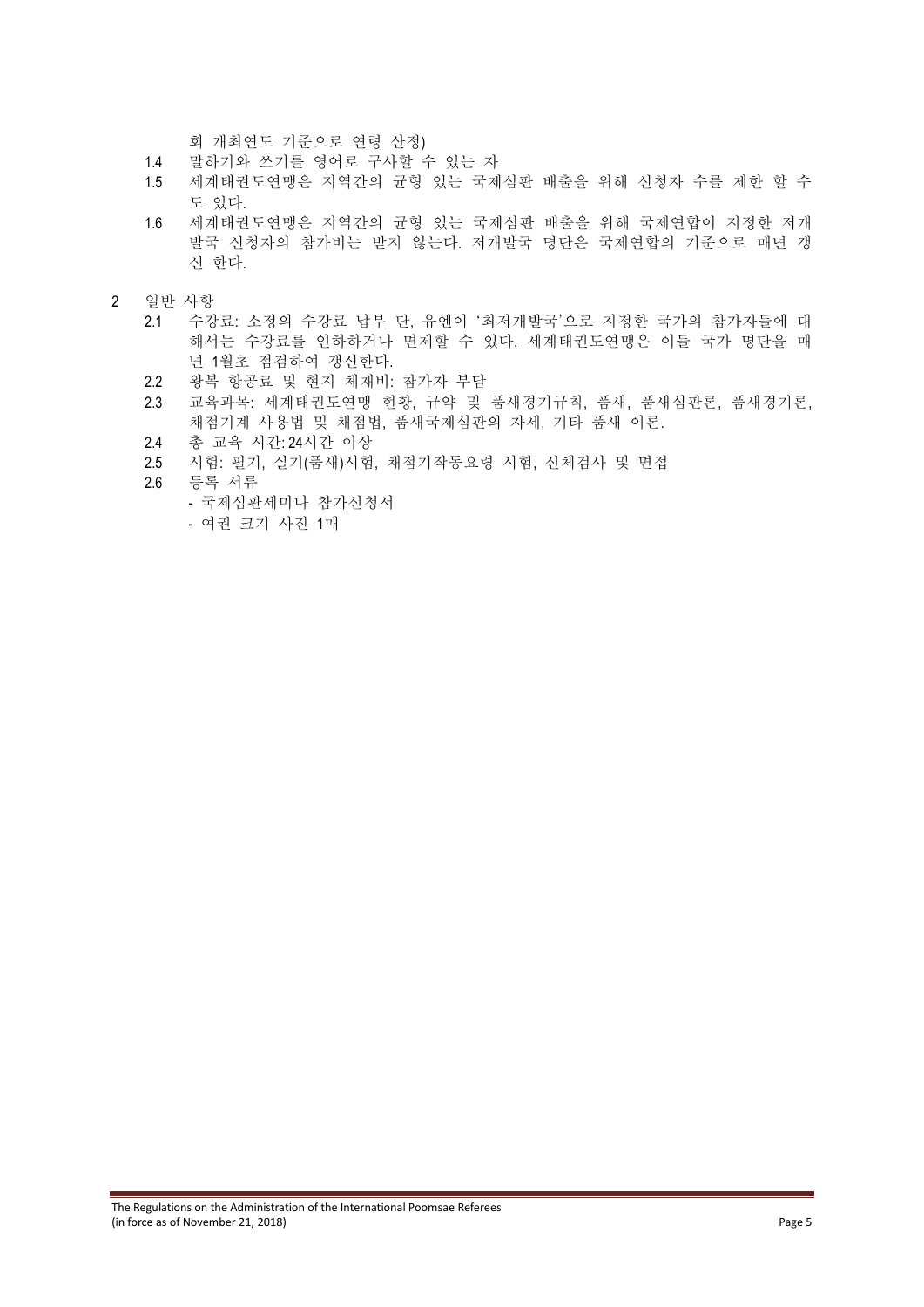#### **Article 5 Activation** 제 5 조

Those who passed the examination at the International Referee Seminar shall be automatically registered with the WT as International Referees and they shall not need to pay registration fee. They shall submit the Statement of Pledge to the WT for activation. Within one month of receipt of the Statement of Pledge, the WT shall send IR certificates, membership cards, and information on IR uniform to International Referees.

국제심판 세미나에서 시험에 합격한 자는 자동으로 국제심판으로 등록되며 등록비는 없다. 활성화를 위해서는 서약서를 세계태권도연맹에 제출해야 한다. 제출 후 1달 내에 세계태권도연맹은 국제심판들에게 자격증 및 심판카드, 심판복 관련 정보를 송부한다.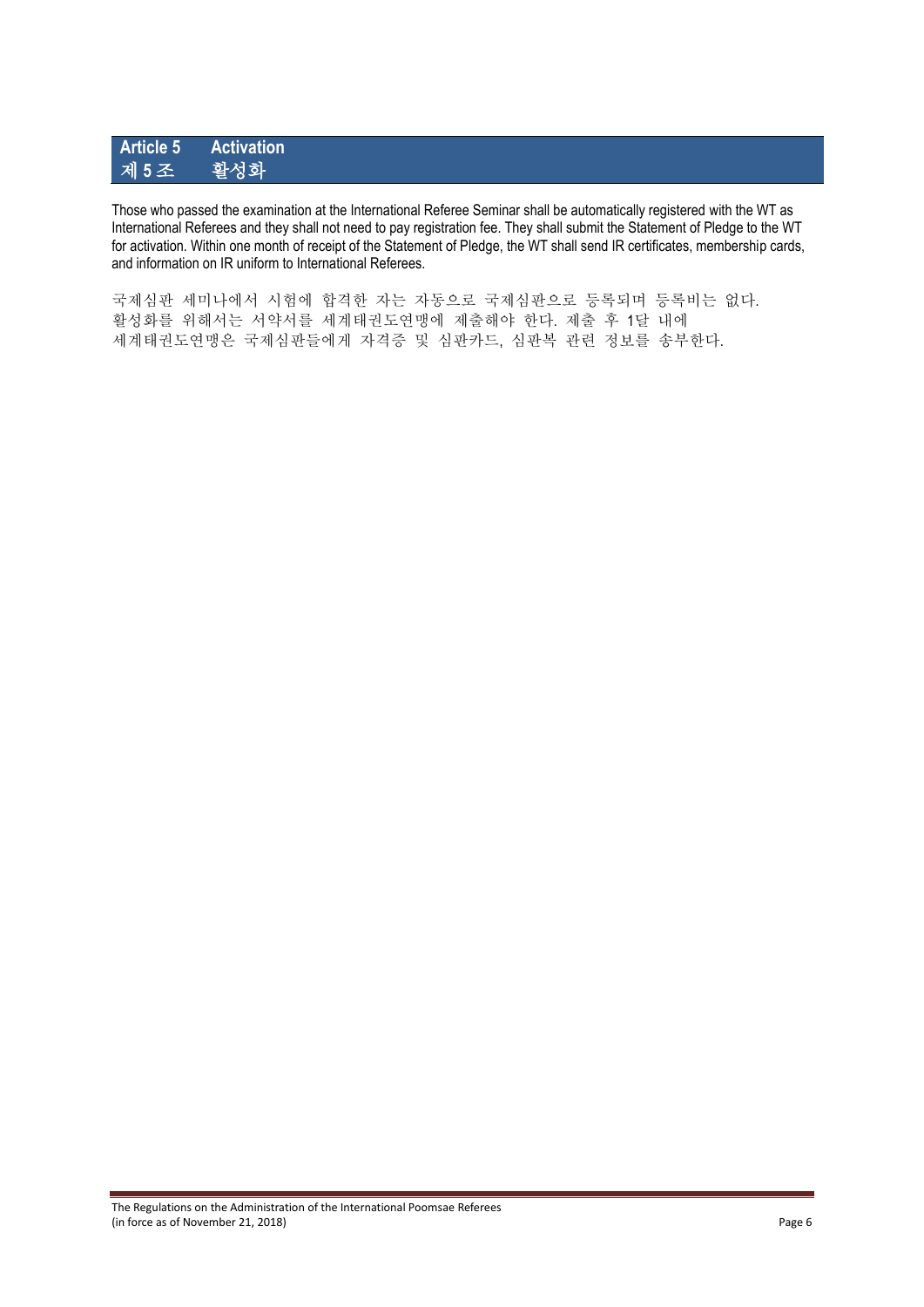#### **Article 6 Referee Uniform and Shoes** 제 **6** 조 심판복 및 신발

- Specifications of the uniform, including its shape and fabric material, shall be decided by the WT.
- The shoes shall be White color.
- IPR uniforms shall be purchased individually
- In the event that WTF provides tie or/and WTF logo, they shall be sold, rented or lent to others.
- 모양 및 재질 등 사양은 세계태권도연맹이 정한다.
- 신발은 백색 운동화로 한다.
- 품새국제심판의 복장은 개인이 구매해야 한다.
- 세계태권도연맹에서 넥타이와 세계태권도연맹 로고를 지급하는 경우, 이를 타인에게 판매 또 는 대여를 할 수 없다.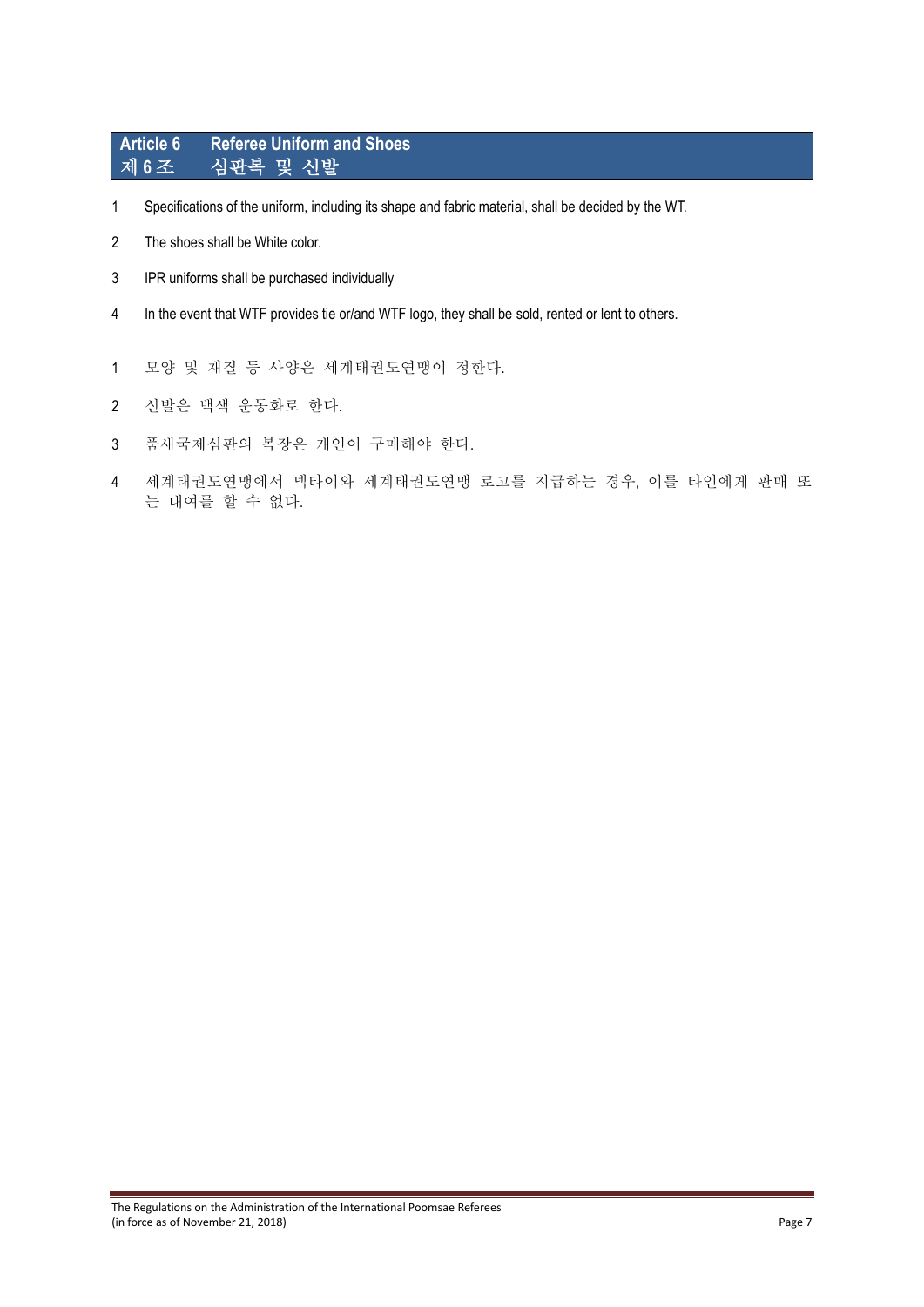# **Article 7 Class** 제 7조 등급

International Referees are classified into five categories of S, 1<sup>st</sup>, 2<sup>nd</sup>, 3<sup>rd</sup> Class.

1 3rd class is granted to applicants holding World Taekwondo Federation 4th Dan or higher or Kukkiwon 4th Dan or higher certificates, and who have passed the examination at the International Poomsae Referee Seminar..

국제심판은 S 급, 1 급, 2 급, 3 급으로 구분한다.

1 세계태권도연맹 4 단 이상 또는 국기원 4 단이상 보유자로서 국제품새심판 강습회에 참가하여 시험에 합격한 자에게 국제품새심판 3 급자격을 부여한다.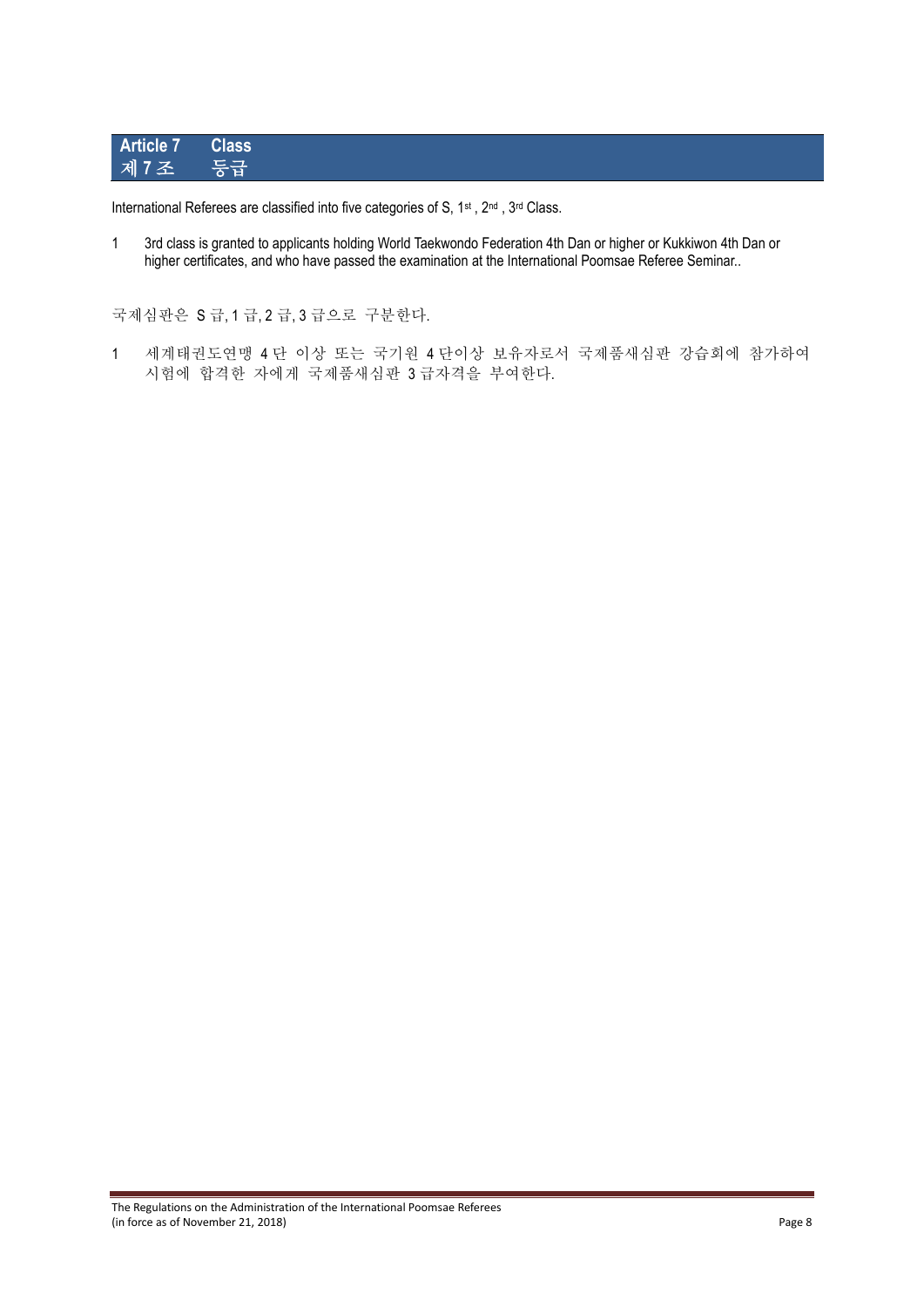#### **Article 8 Promotion**

**Administration** 제 **8** 조 승급

The WT shall screen the eligible International Referees to be promoted once a year in early January according to the requirements for promotion in Article 8.2. The result shall be notified to each promoted International Referee in writing.

2 Requirements for promotion

Only International Referees who have paid up the prescribed annual fees up to the previous year shall be eligible for screening for promotion in January every year.

- 2.1 Requirements for promotion to S class
	- Passage of 10 years or more after promotion to 1 class
	- Minimum 10 times International Referee credit after promotion to the 1 class: International Referee credit means refereeing at official competitions of the WT or participation in International Referee Refresher Course conducted by the WT.
- 2.2 Requirements for promotion to 1 class
	- Passage of 5 years or more after promotion to 2 class
	- Minimum 8 times International Referee credit after promotion to the 2 class: International Referee credit means refereeing at official competitions of the WT or participation in International Referee Refresher Course conducted by the WT.
- 2.3 Requirements for promotion to 2 class
	- Passage of 3 years or more after promotion to 3 class
	- Minimum 5 times International Referee credit after promotion to the 3 class: International Referee credit means refereeing at official competitions of the WT or participation in International Referee Refresher Course conducted by the WT.
- 1 처리 세계태권도연맹은 연 1회, 1월 초에 8.2항에 의거한 승급자격요건에 따라 승급자를 선발, 그 결과를 서면으로 해당심판에게 통보한다.
- 2 승급 자격요건 매년 1월 승급심사 시 전년도까지의 연회비를 완납한 심판만이 승급대상이 된다.
	- 2.1 S급 승급 자격요건 - 1 급 소지 10 년 이상자 - 1 급 자격 소지 후 최소 10 회의 심판 경력자: 심판경력이라 함은 세계태권도연맹 공식대회 심판 참가 혹은 국제심판보수교육 참가를 말한다
	- 2.2 1급 승급 자격요건 - 2 급 소지 5 년 이상자 - 2 급 자격 소지 후 최소 8 회의 심판 경력자: 심판경력이라 함은 세계태권도연맹 공식대회 심판 참가 혹은 국제심판보수교육 참가를 말한다
	- 2.3 2급 승급 자격요건 - 3 급 소지 3 년 이상자 - 3 급 자격 소지 후 최소 5 회의 심판 경력자: 심판경력이라 함은 세계태권도연맹 공식대회 심판 참가 혹은 국제심판보수교육 참가를 말한다

The Regulations on the Administration of the International Poomsae Referees (in force as of November 21, 2018) Page 9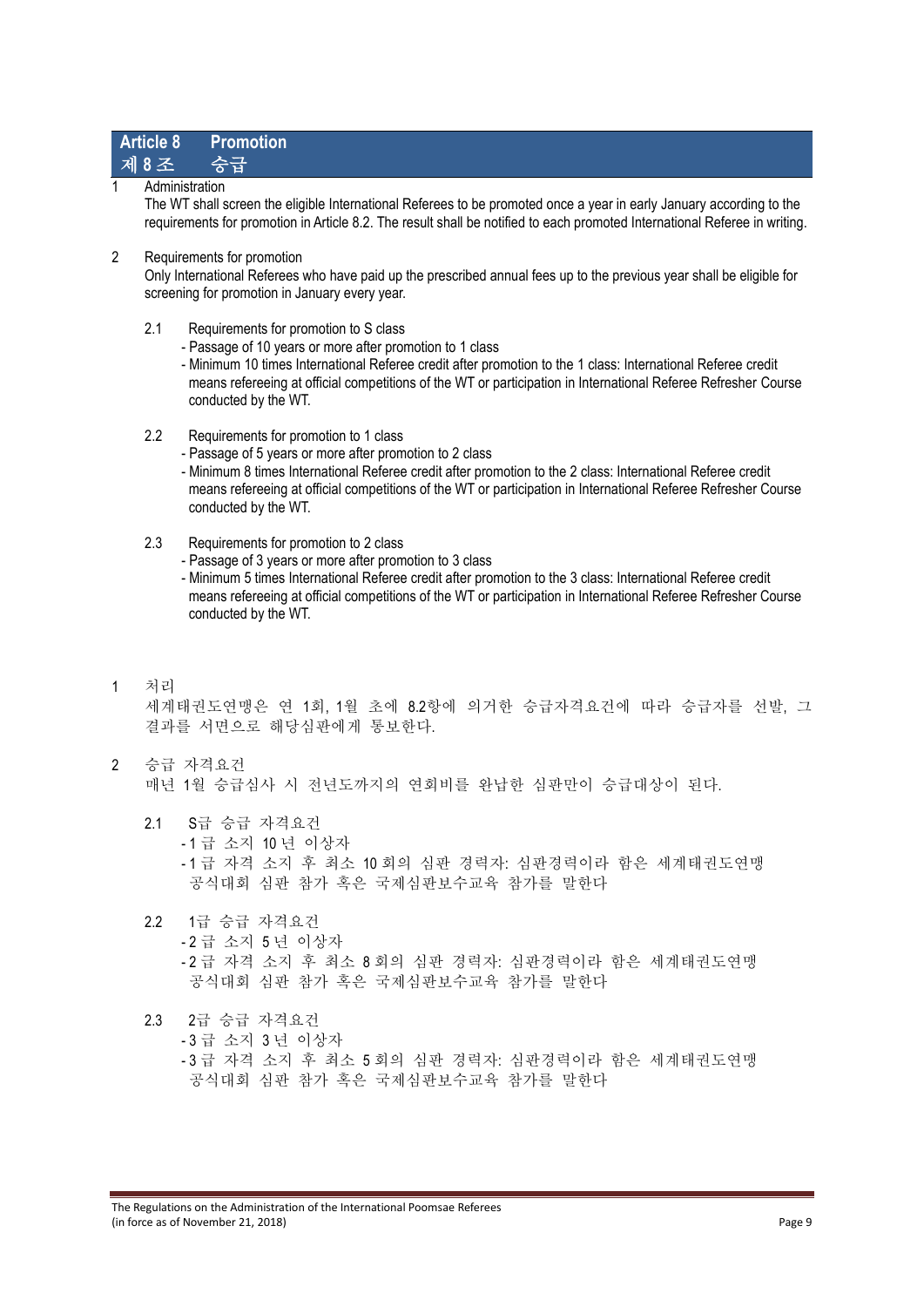#### **Article 9 International Poomsae Referee Refresher Course** 제 **9** 조 보수교육

- 1 WT conducts the IPR Refresher Course when the Poomsae Competition rules are revised.
- 2 The IPR Refresher Course is considered as IPR experience.
- 3 Issuance of graduation diploma
	- Graduation diplomas shall be issued to those who have attended the IPR Refresher Course.
- 1 세계태권도연맹의 품새경기규정이 변경되면 품새국제심판 보수 교육을 실시한다.
- 2 국제심판보수 교육은 심판경력에 포함한다.
- 3 수료증 발급
	- 품새국제심판 보수교육에 참가한 심판에 대해 소정의 수료증을 발급한다.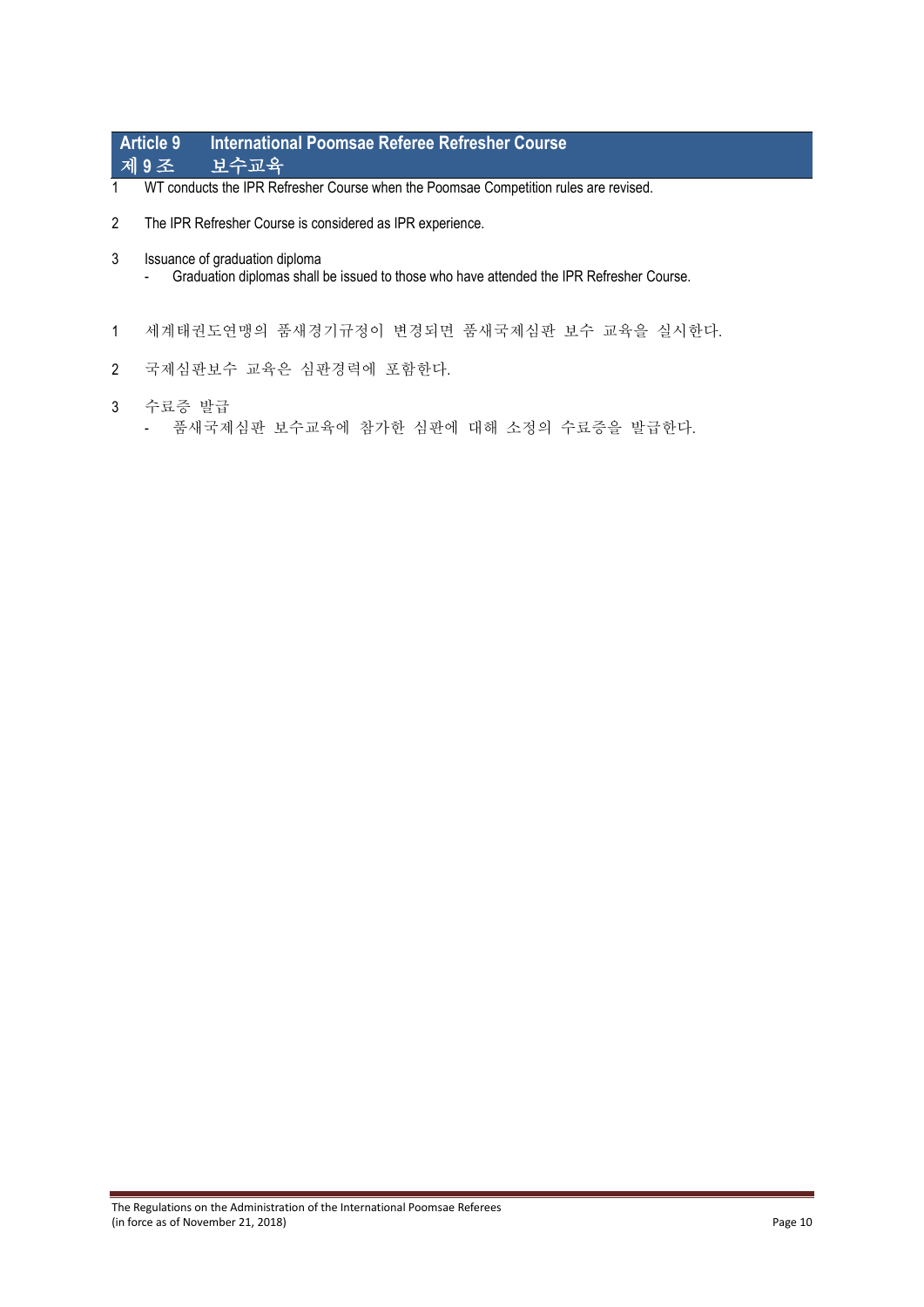#### **Article 10 Selection and Assignment** 제 **10** 조 선정 및 배정

- 1 Selection and assignment of IPRs for the events promoted by the WTF shall be conducted by WTF Committees concerned.
	- 1.1 For the Continental Poomsae Championships and other international events sanctioned by WTF, pertinent continental unions and hosting national associations are entitled to select the required number of IPRs. In this event, pertinent continental unions and hosting national associations shall inform WTF of the selected referees for prior approval no later than one month before the event.
- 2 The WTF shall send each continental union the list of IPRs residing in the pertinent continent by the end of February every year.
- 1 세계태권도연맹이 주최하는 품새대회의 심판 선정 및 배정은 세계태권도연맹 관련 위원회 가 관장한다.
	- 1.1 대륙품새대회 및 세계태권도연맹이 승인한 각종 품새국제대회에 대해서는 해당 각 대 륙연맹과 주최국이 필요한 심판을 선발하며 심판 명단은 대회 개최 1개월 전까지 세계 태권도연맹의 승인을 받아야 한다.
- 2 세계태권도연맹은 대륙별 소속 품새심판명단을 매년 2월말까지 각 대륙연맹에 통보한다.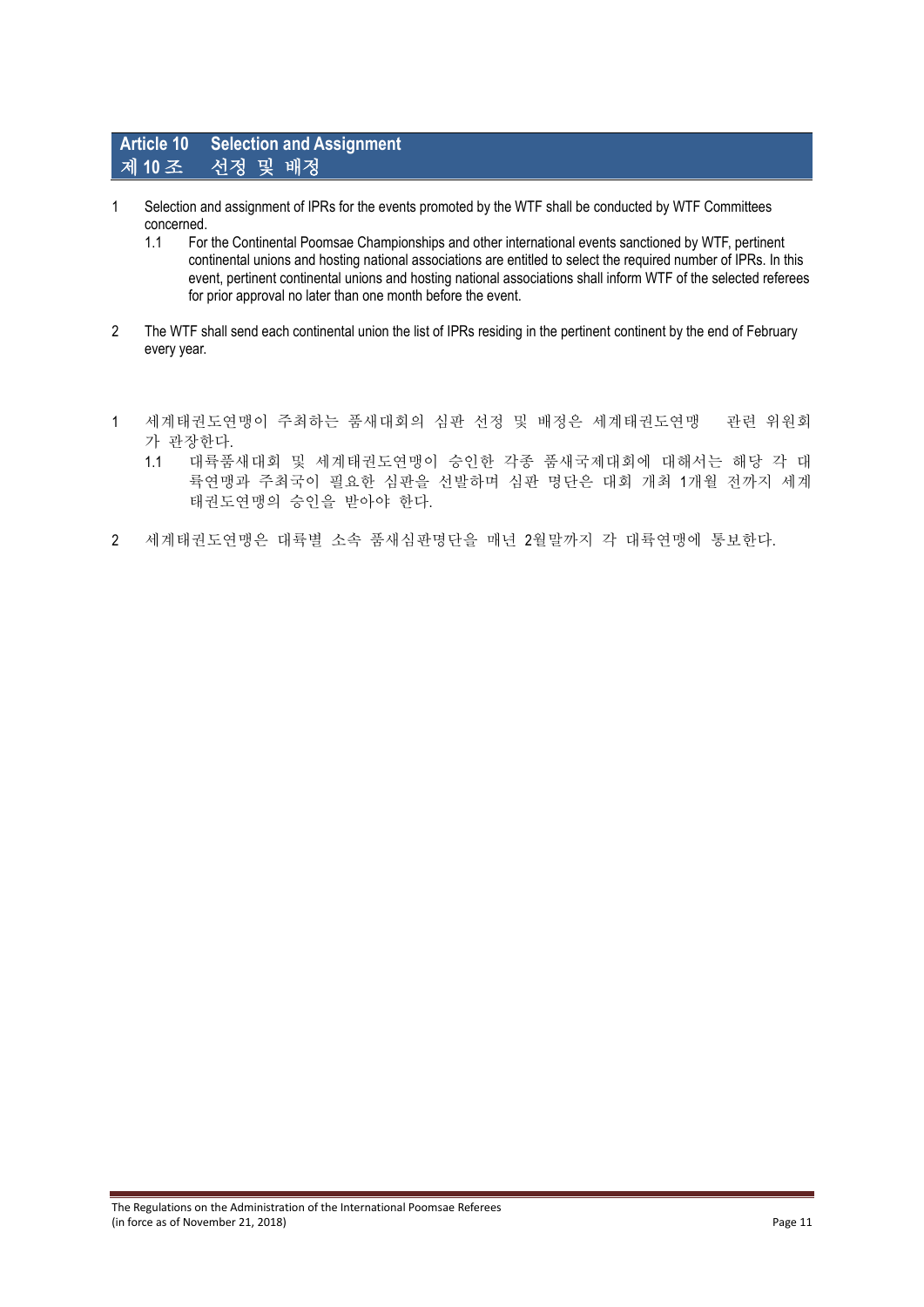# **Article 11 Annual Fee** 제 11 조

- 1 The annual fee shall be paid by the end of December every year.
- 2 The prescribed annual fees are as follows: - The other classes except S and H class: US\$50.( S and H class : None)
- 3 The annual fees for the year of International Referee Seminar shall be exempted.
- 1 연회비는 당해년도 12월말까지 세계태권도연맹 사무국에 납부하여야 한다.
- 2 연회비는 다음과 같다. - S와 H급을 제외한 모든 급: 미화 50달러 (S, H급은 연회비 없음)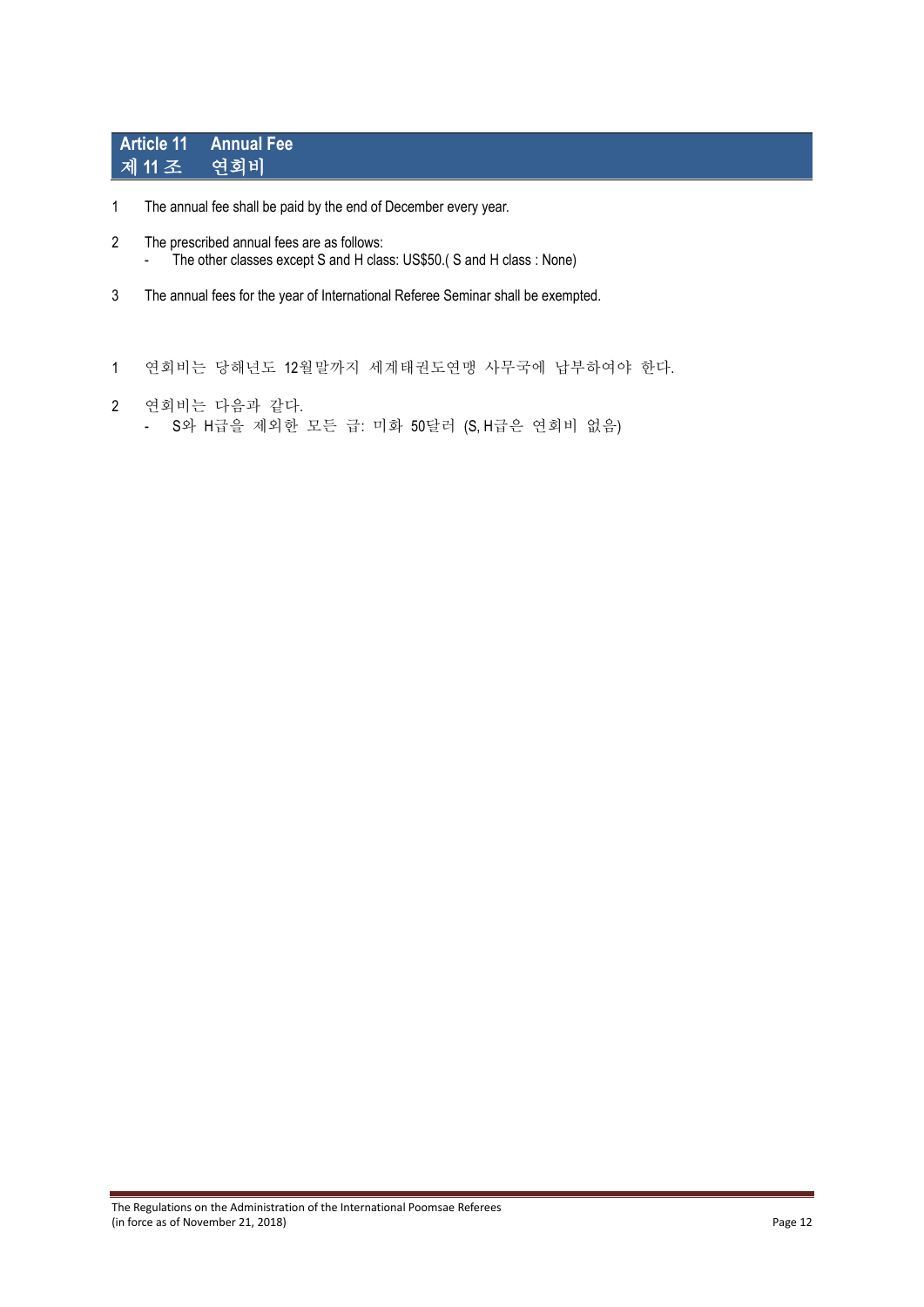#### **Article 12 Validity and suspension of qualification** 제 **12** 조 자격의 유효 및 정지

- 1 International Referee card shall be issued to the International Referees at the time of activation and reissued at the time of promotion
- 2 Qualification of any International Referee who has not paid the prescribed annual dues for 3 consecutive years is automatically suspended.
- 3 The term of suspension shall not be considered as IR career.
- 4 The one whose qualification has been suspended in accordance with the Article 12.2. is allowed to attend an International Referee Refresher Course after payment of annual fees in arrears, and the restoration of qualification is granted one time only to the pertinent individual.
- 5 Licensed of International Referee shall be revoked if suspended IR fails to participate at refresher course, and fails to make all the past annual fees within 3 years from the date of suspension.
- 6 The one whose qualification has been revoked in accordance with 12.5, One year grace period shall be applied from the day of revocation. The changing status from revocation to honorary (H) class shall be permitted within one year grace period only
- 1 국제심판에게는 제5조에 언급된 최초 활성화 시 심판카드가 발급되며 제8조 언급된 승급 시 재발급된다.
- 2 심판의 자격정지는 연회비를 3년 연속으로 납부치 않을 경우 자동적으로 처리된다.
- 3 자격 정지된 기간은 심판경력으로 인정되지 않는다.
- 4 12.2항에 의해 자격이 정지된 심판은 미납된 연회비를 납부하는 조건으로 1회에 한해 보수교 육 참여를 통해 복권될 수 있다.
- 5 국제심판면허가 정지된 국제심판이 심판보수교육에 참가하지 못하여 정지일로부터 3년 이내 에 과거의 모든 연회비를 내지 못하면 취소된다.
- 6 12.5에 따라 자격이 취소된 자는 해지일로부터 1년의 유예기간을 적용한다. 명예심판에서 일 반심판으로의 신분 복귀는 1년 유예기간내에만 허용한다.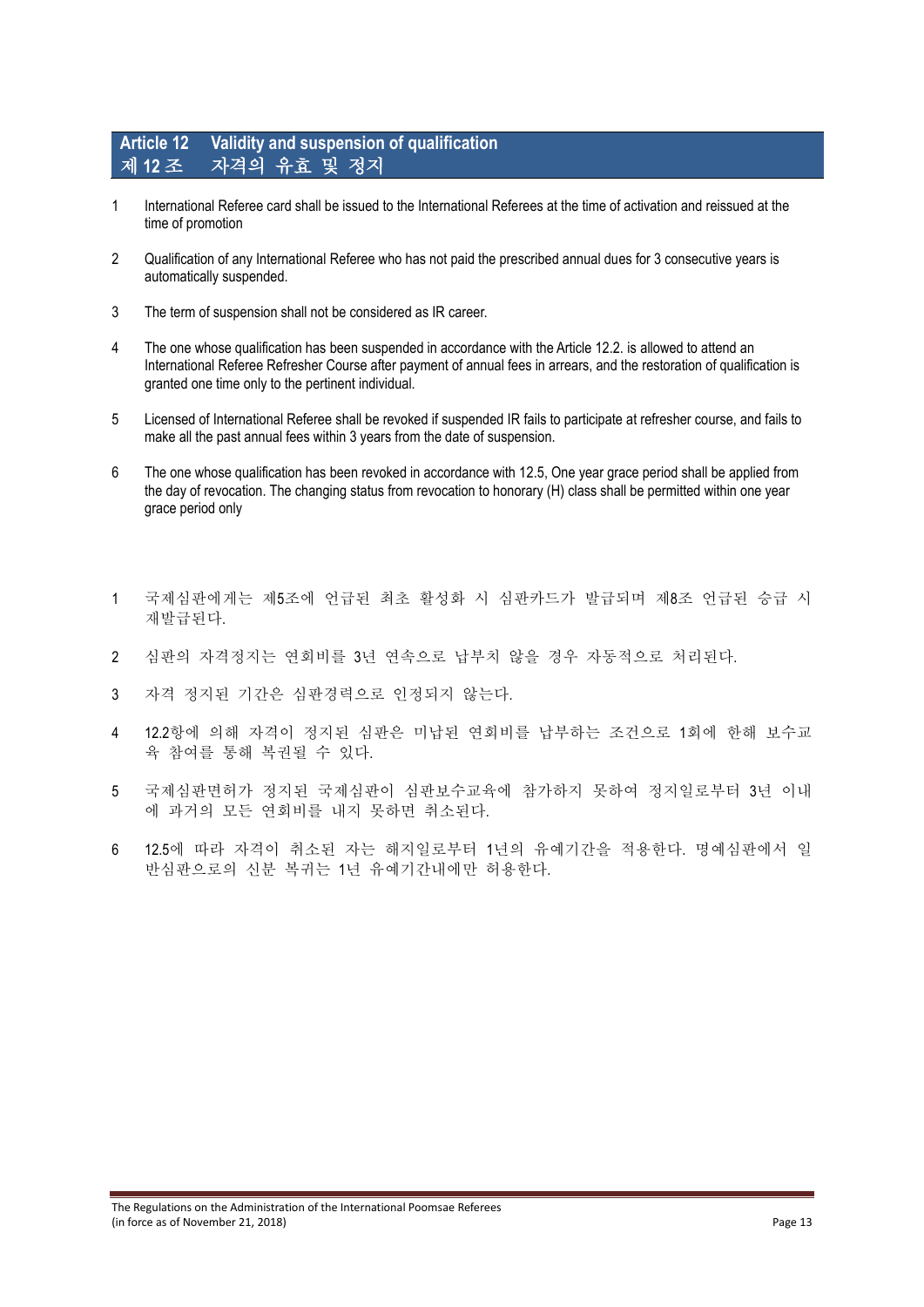#### **Article 13 Duty** 제 **13** 조 의무

- 1 The IPR shall abide by all the rules of WTF and with pride and dignity.
- 2 IPRs are required to be knowledgeable of the WTF Competition Rules and the guiding principles of refereeing.
- 3 The IPRs shall officiate taekwondo events with impartiality.
- 4 The IPRs shall wear the uniforms designated by the WTF before officiating at the events.
- 5 The IPRs shall make every effort to ensure that there will be no unnecessary delay of a match as a result of his or her officiating.
- 6 An IPR shall inform both the pertinent national association and WTF of any change of his/her contact information including the address, contact information, etc. Any disadvantages as a result of lack of contact shall be the sole responsibility of the respective IPR.
- 7 IPRs who have been selected to officiate at any official event of WTF must participate in the event unless there is prior notice of a justifiable reason for absence. IPRs are required to attend the referees" meeting and training before the start of the competition.
- 1. 품새국제심판은 자긍심을 갖고 행동규범을 솔선수범한다.
- 2. 품새국제심판은 경기규칙 및 그에 따른 심판지침을 숙지해야 한다.
- 3. 심판은 공평무사한 자세로 판정을 기한다.
- 4. 심판은 경기에 임하기 전 규정된 복장을 착용한다.
- 5. 경기를 운영하는 데 있어 불필요한 경기 지연사태가 발생하지 않도록 해야 한다.
- 6. 품새국제심판은 주소변경 등 자신의 변동사항을 소속 국가협회와 세계태권도연맹 사무국에 통보해야 하며, 연락 두절로 인한 그 어떠한 불이익도 심판 자신이 책임을 진다.
- 7. 세계태권도연맹의 모든 공식 대회의 심판으로 선정된 품새국제심판은 정당한 사유가 없는 한 반드시 대회에 참가하여야 하며, 경기 시작 전 심판회의에 꼭 참석해야 한다.

The Regulations on the Administration of the International Poomsae Referees (in force as of November 21, 2018) Page 14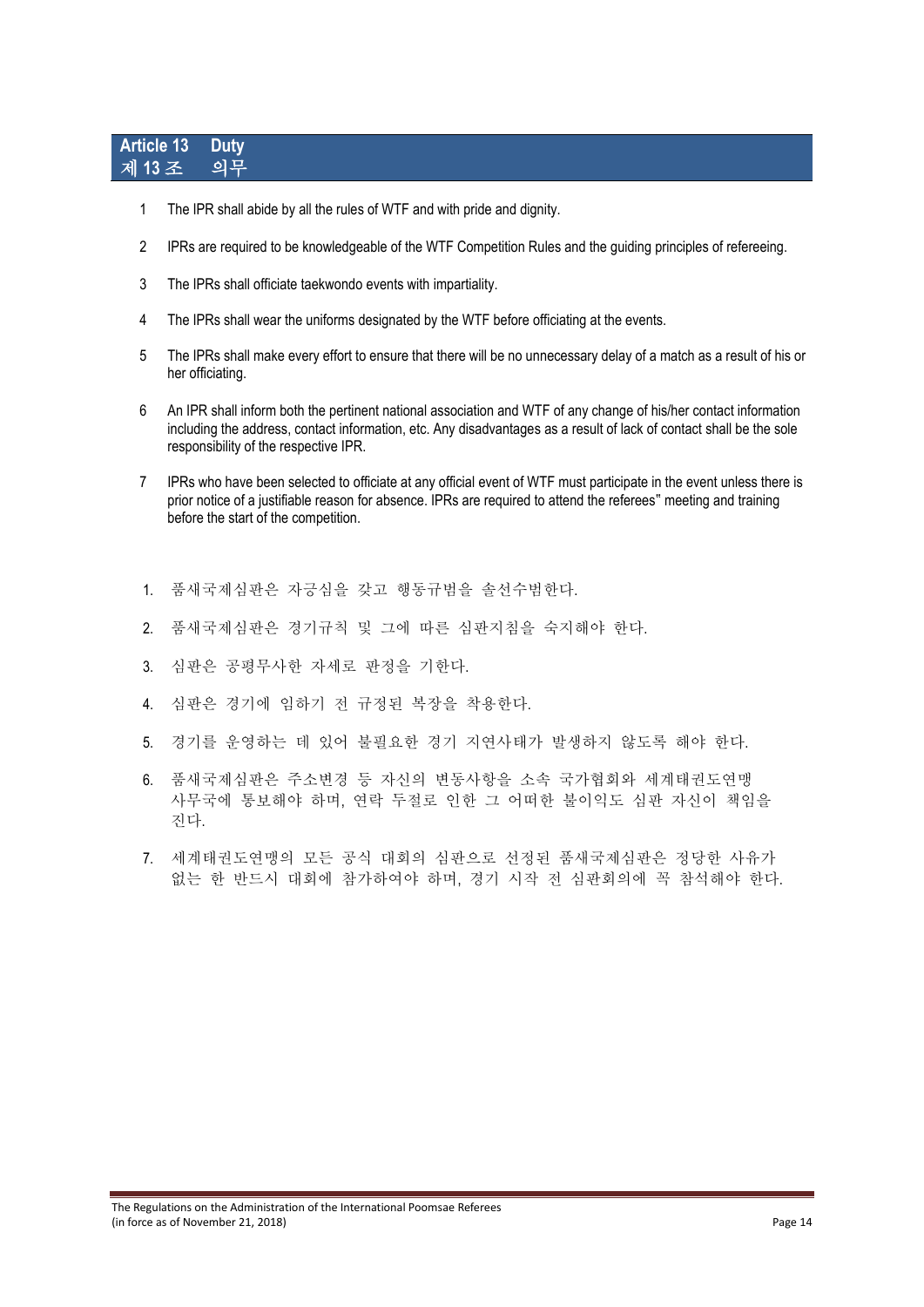#### **Article 14 Disciplinary measures** 제 **14** 조 징계 조치

- 1 In case an IPR has committed any of the following misbehavior, he or she shall be subjected to disciplinary sanctions, as prescribed in the WT Rules.
	- 1.1 Fabrication of judgment If it is found that an IPR had intentionally fabricated his or her judgment at any international taekwondo event promoted or approved by the WT, the qualification of the pertinent IPR shall be deprived. Even if it is proven that the misjudgment has been committed not by intent, the IPR may still be subject to disciplinary measures.

1.2 Receiving money or valuables In cases whereby an IPR is found to have committed any behavior that brings about disgrace to the WT, such as receiving money or any other mischief in connection with a judgment, the pertinent IPR shall be disciplined by deprivation of qualification or through other forms of disciplinary measures.

- 1.3 Violation IPRs will be subjected to disciplinary sanctions stated in Article 12 of the IPR Regulations in cases whereby IPRs violate the duties as prescribed in Article 11.
- 2 The WT shall notify the concerned IPR and national association with regard to its decision on the necessary disciplinary measures on the IPR.
- 1 아래와 같은 내용의 행위를 범했을 경우, 세계태권도연맹은 해당 품새국제심판에 대하여 당 연맹의 징계규정에 의거 징계조치를 취한다.
	- 1.1 판정조작 세계태권도연맹이 주최 또는 승인한 품새국제대회에서 고의적으로 판정을 조작한 사실 이 판명될 경우, 해당 품새국제심판은 심판으로서의 자격이 영구히 박탈된다. 또한 고 의적인 오판이 아님이 입증되었을 경우라 하더라도 해당 품새국제심판에 대한징계조치 는 취해져야 한다.
	- 1.2 금품수수 판정문제와 관련 금품을 수수한 경우 및 기타 비리로 인해 세계태권도연맹의 명예를 손상시켰을 경우 세계태권도연맹은 해당 품새국제심판의 자격을 박탈 또는 기타 징계 조치를 취한다.
	- 1.3 의무사항 위반 제11조에 명시된 심판의 의무사항을 위반하였을 시
- 2 세계태권도연맹은 해당 품새국제심판에 대한 징계조치 결과를 본인 및 소속국가협회장에 통 보한다.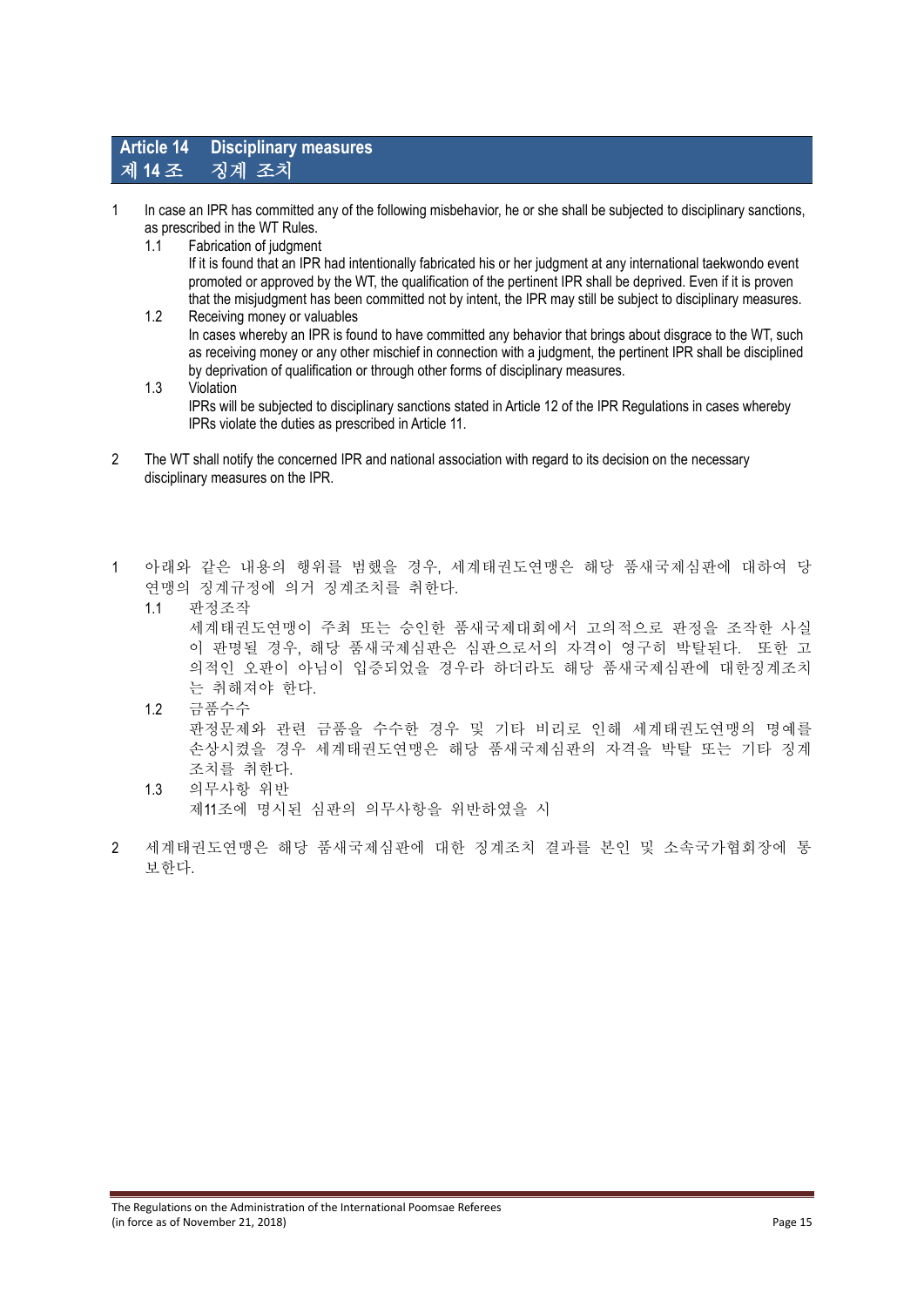#### **Article 15 Honorary International Poomsae Referee** 제 **15** 조 명예품새국제심판

Any International Referee may request for nomination of Honorary International Referee.

- 1 Requirements
	- International Referee of 3rd class or higher
	- Passage of five (5) years or more since the obtainment of the International Referee qualification
- 2 Qualification as an International Referee is maintained, but the Honorary International Referees are excluded from the nomination to officiate at the international Taekwondo events promoted or approved by the WT.

세계태권도연맹 품새국제심판으로서 본인의 요청에 따라 명예품새 국제심판으로 위촉될 수 있다.

- 1 자격요건
	- 국제심판 3급 또는 그 이상
	- 품새국제심판 자격 취득 후 5년이상 경과자
- 2 품새명예심판으로 위촉된 자는 세계태권도연맹 품새국제심판 자격은 유지하되 세계태권도연 맹이 주최 또는 승인한 품새대회의 심판선정 대상에서 제외된다.